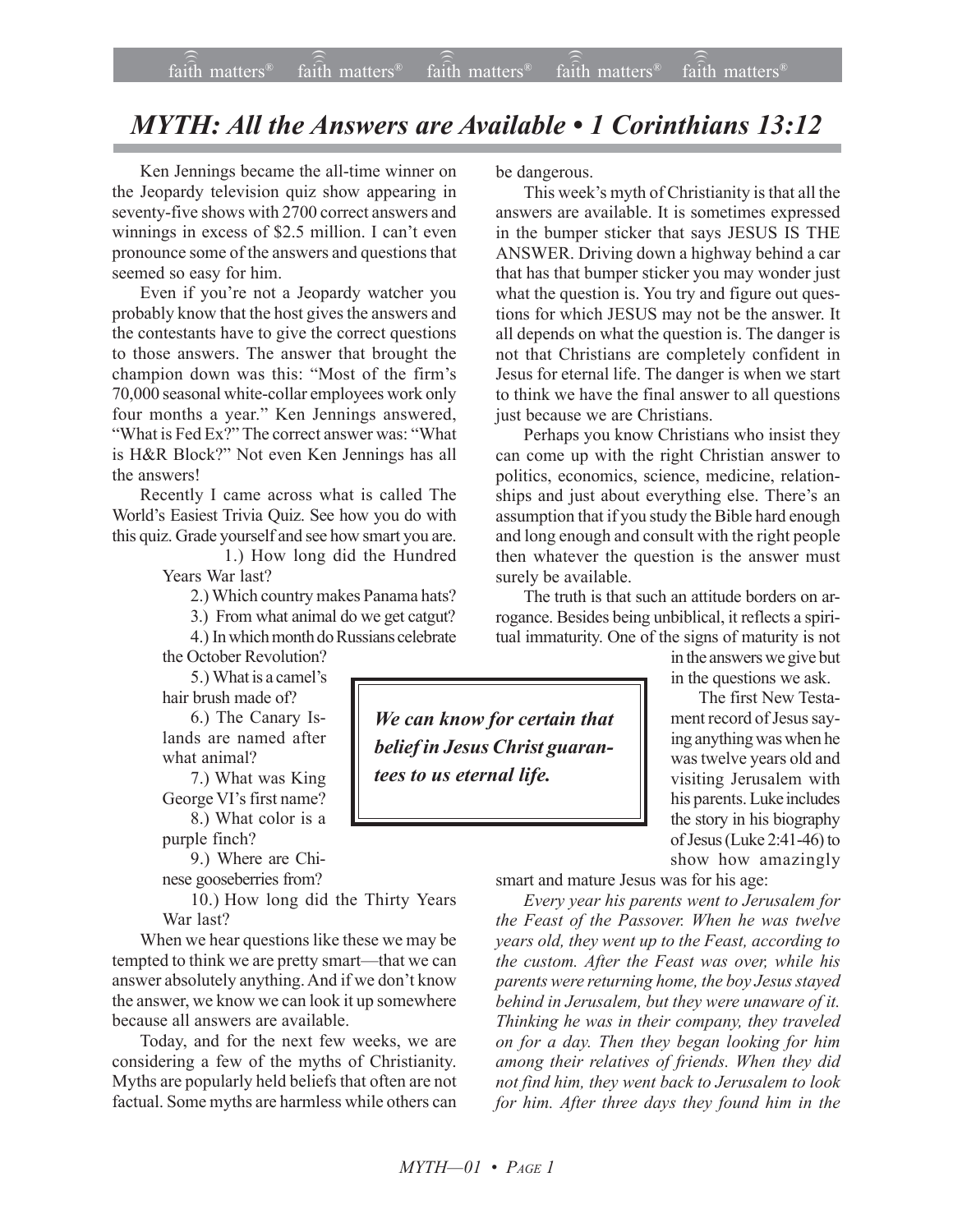temple courts, sitting among the teachers, listening to them and asking them questions.

Questions are a mark of maturity. It takes great depth to know what to ask. This leads us to our first principle in dispelling the myth that all the answers of life are available to Christians. It is the principle that God knows everything and we don't. 1 John 3:20 teaches that "God is greater than our hearts, and he knows everything."

God is omniscient. He knows the end from the beginning. He knows all the questions and he knows all the answers. But that doesn't mean that he tells us.

The sin in the Garden of Eden was to eat of the Tree of the Knowledge of Good and Evil. It was to claim knowledge equal to God. Adam and Eve wanted to have all the answers. They wanted to have knowledge that was on a par with the knowledge of God.

The Old Testament book of Job is the story of a man who suffered enormous loss and pain but never knew why. God knew, but Job didn't. He died without ever finding out why.

Questions about the timeline for the fulfillment of prophecy were frequently asked by Jesus' disciples. He had an amazing answer for them in Matthew 24:36: "No one knows about that day or hour, not even the angels in heaven, nor the Son, but only the Father."

While the Bible teaches that Jesus was and is God and that God knows everything, Jesus didn't know. How can that be? Well, we conclude that when the Son of God became human he took on human limitations during his years on earth. If there were questions Jesus and the angels couldn't answer then we need to realize that there are questions we cannot answer.

Sometimes the answers seem so obvious but they are actually more complicated than they appear. Let's go back to The World's Easiest Trivia Quiz and see how we did.

> 1.) How long did the Hundred Years War last? Answer: 116 years (from 1337 to  $1453$ ).

> 2.) Which country makes Panama hats? Answer: Ecuador.

> 3.) From which animal do we get catgut? Answer: Sheep and horses.

> 4.) In which month do Russians celebrate the October Revolution? Answer: November.

5.) What is a camel's hair brush made of? Answer: Squirrel fur.

6.) The Canary Islands are named after what animal? Answer: Dogs. (The Latin name is Insularia Canaria—"Island of the Dogs").

7.) What was King George VI's first name? Answer: Albert. (When he came to the throne of Great Britain in 1936, he honored the request of Queen Victoria that no future king would ever again use the name Albert.)

8.) What color is a purple finch? Answer: Crimson.

9.) Where are Chinese gooseberries from? Answer: New Zealand.

10). How long did the Thirty Years War last? Answer: Thirty years (1618-1648).

All of this is a call to Christian humility. We need to admit that there is a lot we don't know and avoid arrogance in the midst of our ignorance.

Does this mean we can't be sure of anything? Of course not! Maybe I can't explain why God allows hundreds of thousands to die in a South Asia tsunami, but I do know that it was a great tragedy and that God cares about those who are suffering. Maybe I can't explain why God permitted the Supreme Court to legalize on-demand abortions in its 1973 Roe vs. Wade ruling, but I do know that it has resulted in a moral travesty that runs contrary to the Bible's teaching that human life was created in the image of God.

Faith includes certainty and mystery. St. Paul said it well in 1 Corinthians 13:12, "Now we see but a poor reflection as in a mirror; then we shall see face to face. Now I know in part; then I shall know fully, even as I am fully known." The point here is that there are some things we can know for certain and there are many things that are not yet knowable. God has given to us partial knowledge, and that knowledge is real and dependable. But it is partial. There is a lot more that we don't know

So what do we know? St. John wrote in 1 John 5:13, "I write these things to you who believe in the name of the Son of God so that you may know that you have eternal life." The Bible teaches us here and elsewhere that we can know for certain that belief in Jesus Christ guarantees to us eternal life.

As Christians we claim the promise in Romans 8:28 that "we know that in all things God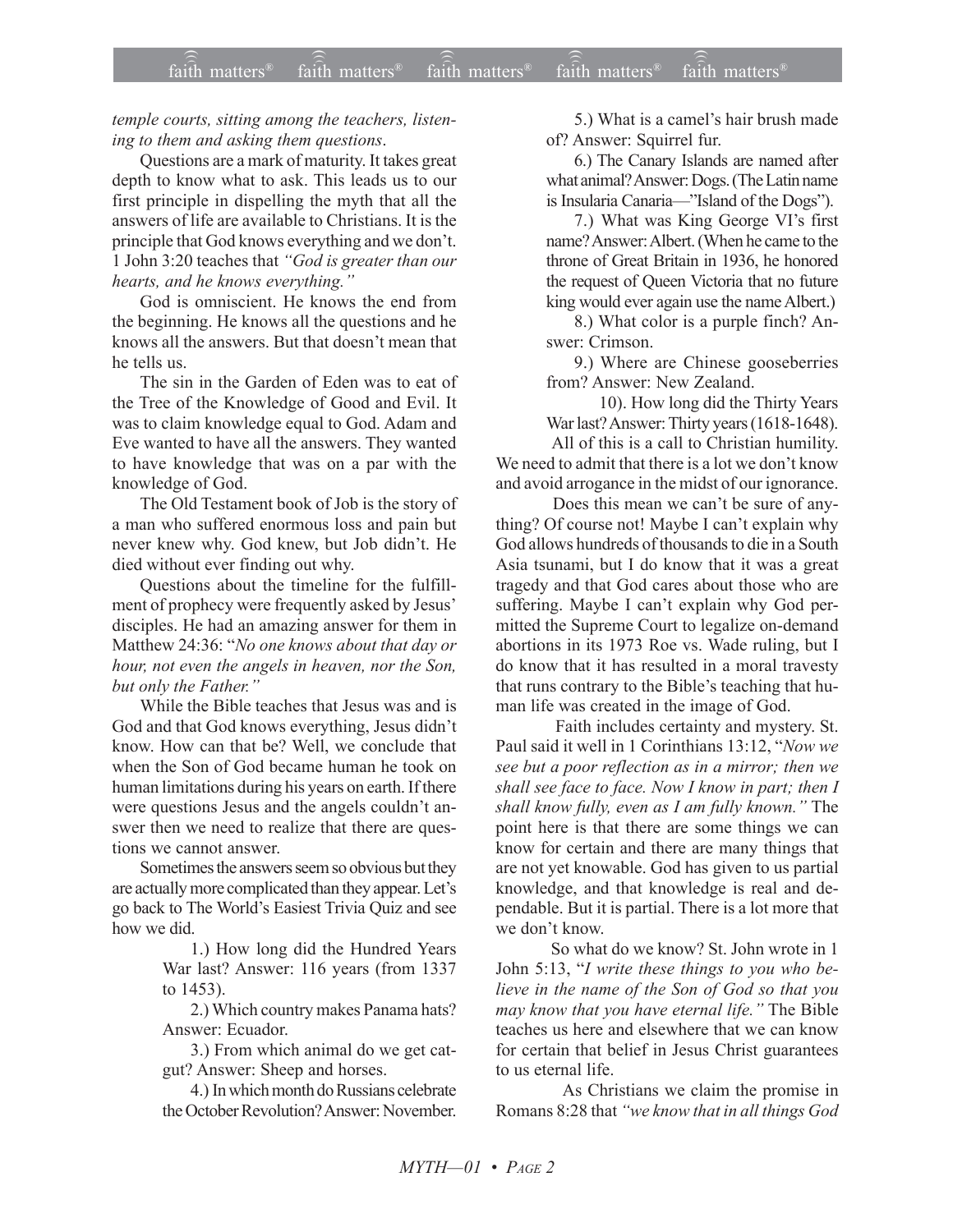*works for the good of those who love him, who* have been called according to his purpose.<sup>"</sup> Faith in God gives Christians absolute confidence that God is working for good in our lives even when all the evidence and emotions seem to indicate that what is happening in our lives is bad.

Hebrews 11:6 tells us that "without faith *it is impossible to please God, because anyone who comes to him must believe that he exists and*

*that he rewards those who earnestly seek him.*" We can be certain that faith in God is required. No one can deny the existence of God and then claim the benefits of God.

Let's try to put these biblical concepts together. Christian faith is a combination of certainty and mystery. There are some things about which we are abso-

lutely convinced. And there are a million unanswered questions. Both are matters of faith. We believe what God has told us and we trust God for what he has not told us. Either way we have trust, belief, faith and confidence in God.

 The danger is when we get these things mixed up. We all know people who aren't sure of anything. That is a heartbreaking tragedy because we can be absolutely sure of God, salvation and the truths of the Bible. And, we all know people who confuse their faith until they expand their certainty to include medical treatments, political parties, denominational distinctions and God's will for the lives of other people.

 God has given us the answers to the list of life's most important questions. Let us have unwavering confidence in these areas. But God has left a million questions on his mystery list. For those we must have humility and tolerance. Don't get the lists mixed up.

 All of this leads to a very practical concern. Some of the questions with which we most struggle seem to be on God's mystery list. Why does a child get sick or die? How do I cope in a difficult marriage? What does God want me to do with the money I've made and the success I've experienced? Who should I marry? Which house should we buy? How do I live with deep wounds from someone I trusted?

 The Bible clearly instructs us to exercise wisdom. It is one of the primary and most important teachings in the Bible. Wisdom is taking the information clearly taught in the Bible and applying it to the situations we face and the questions we have.

When we read the

New Testament book of Acts and some of the writings of St. Paul we often come across lines that say "they decided" or "it seemed right to them." They didn't have a verse from the Bible; they didn't have certainty about which direction to go or what to do. They took the information they had, made the best decision they could and trusted God for the outcome. That is called "living by faith". Wisdom is the application of God's truth to

our immediate situation.

 If anyone should have more answers than the rest of us you would think it would be Jesus' brother, James. He grew up with Jesus. He was a follower of Jesus, leader of the church and author of part of the New Testament. What he learned was that he didn't have all the answers for life's problems and that he needed to "hang in there" with faith and ask God for wisdom when he didn't have all the information he needed. He opens the New Testament book that bears his name, James 1:2-5, by saying:

 *Consider it pure joy, my brothers, whenever you face trials of many kinds, because you know that the testing of your faith develops perseverance. Perseverance must finish its work so that you may be mature and complete, not lacking anything. If any of you lacks wisdom, he should ask God, who gives generously to all without finding fault, and it will be given to him*.

 James is saying that there are lots of things in life we don't have the answers for so we must ask God to give us guidance on a day-to-day basis. Where the Bible is clear, be certain. When we

 *Faith in God gives Christians absolute confidence that God is working for good in our lives even when all the evidence and emotions seem to indicate that what is happening in our lives is bad.*